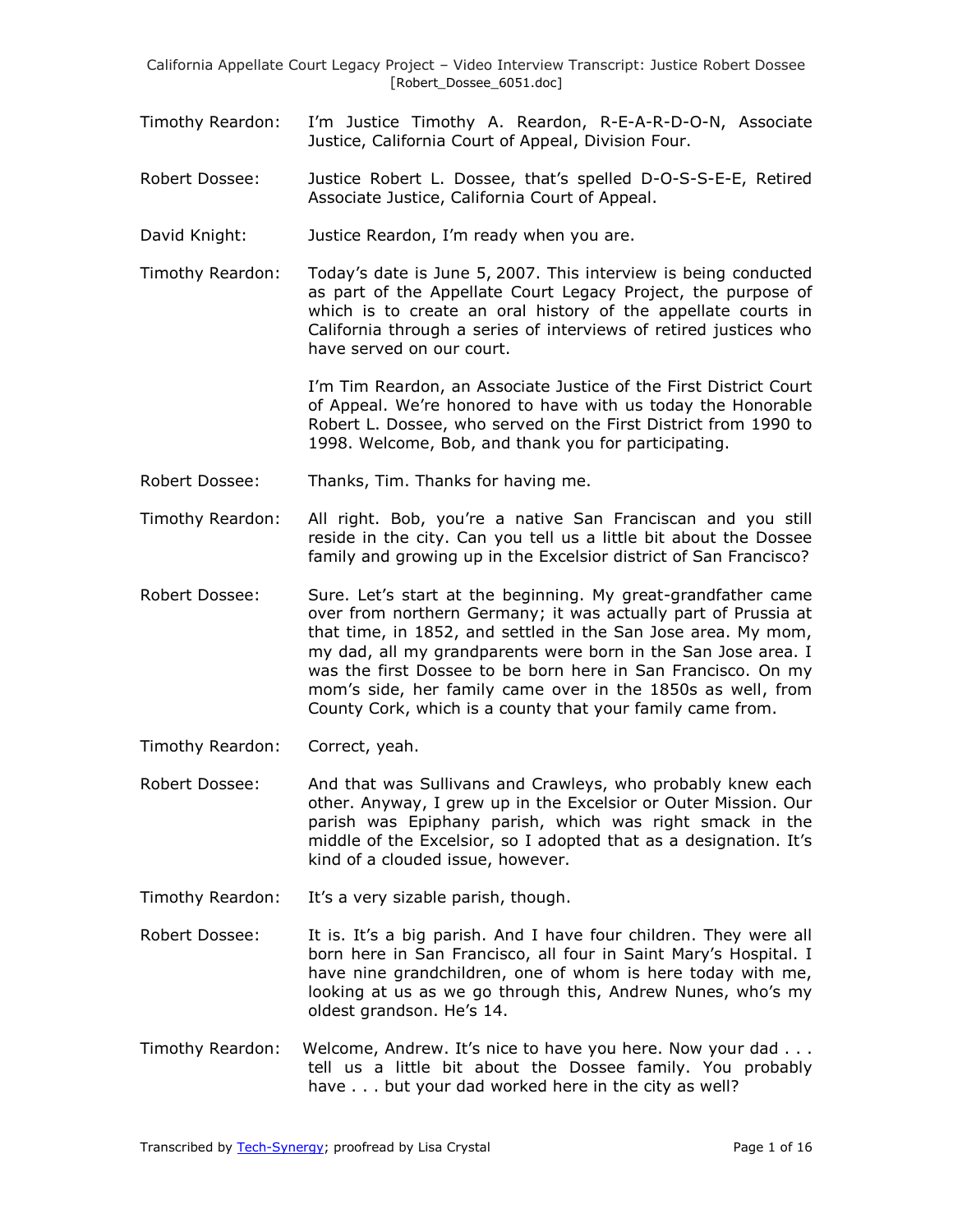- Robert Dossee: Yeah, he did. He was in the automobile business. He had a number of lots in the Bay Area and he worked up and down Van Ness Avenue for years as well.
- Timothy Reardon: Having spoken to you about him over a number of occasions, he sounds like he was quite a character.
- Robert Dossee: He was, yeah, an interesting fellow.
- Timothy Reardon: Bob, you attended St. Ignatius High School, my alma mater as well, and then you continued your Jesuit education at Santa Clara University. How is it that you chose Santa Clara?
- Robert Dossee: Well, partially because it's a natural transition from St. Ignatius, which is a Jesuit high school, to a Jesuit college. Santa Clara had a great reputation. My folks coming from that area held it in high regard, and of course the Jesuits at St. Ignatius were very directive about it as well.

Santa Clara for some reason had some interest in me as a football player at that point, and they played big-time football at that time. The year before I went down there to Santa Clara, they had won the Orange Bowl. They were the last team to beat Oklahoma, before Oklahoma went on that rampage that Bud Wilkinson, I think, who had won about 30 games or close to it . . . that they had a loss.

- Timothy Reardon: Yes, Notre Dame, I think, stopped the winning streak there.
- Robert Dossee: *[Laughing]* You had to get that in, didn't you?
- Timothy Reardon: Yeah, I did. *[laughing]* But you went down to Santa Clara. Then at some point, as I understand it, Santa Clara quit football?
- Robert Dossee: Yeah. That's my second year. They decided that, like everybody else had—U.S. Ed had dropped the year before; Saint Mary's had dropped Loyola; Gonzaga; and a number of other schools had dropped football the year before I graduated from high school. And I think economically it was just a decision they felt was sound. And they gave it up and abbreviated my football career, which probably was a good thing. *[laughing]*
- Timothy Reardon: *[Laughing]* No injuries this way, and—

Robert Dossee: There were less.

## $(00:05:02)$

Timothy Reardon: Now, let's see, upon graduation from Santa Clara University, you went to USF Law School. And what would cause you to pursue a career in the law?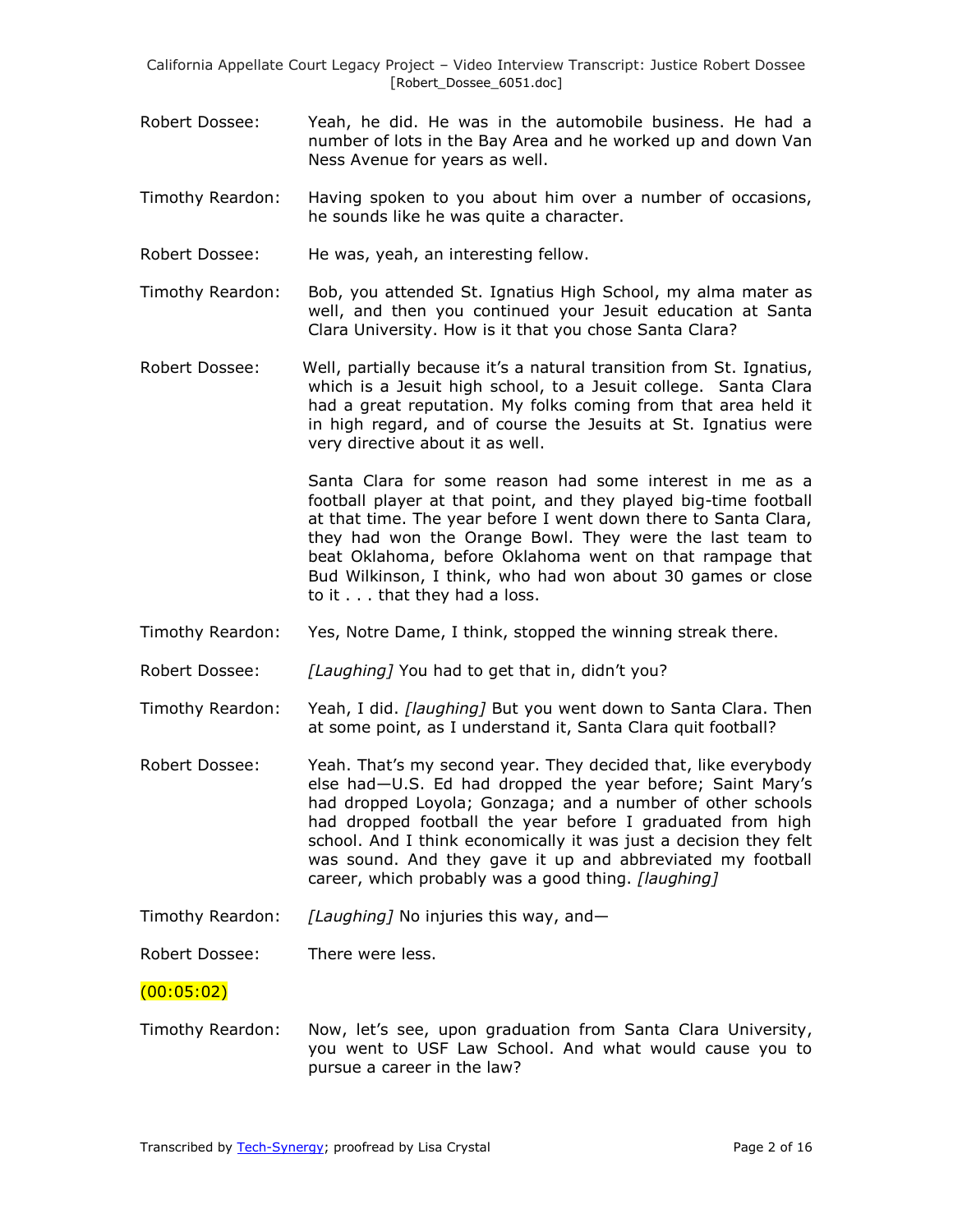Robert Dossee: I think part of it was indecision as to what else to do. Like most of us, when we're seniors in college we're looking around, we engage in these on-campus interviews with big corporations. I wanted something that would give me a lot of independence, and it didn't look like the people that I . . . the corporations that I was looking at had that kind of a profile. I wanted a job that I could pick what I wanted to do and where I wanted to live, and I think working for the corporate sector didn't really satisfy me, that that might have . . .

> I was blessed by having a mentor at Santa Clara. He was the dean of our political science group; that was my major. Father Patrick Donohoe, who ultimately became the president of Santa Clara . . . but Father Donohoe gave me some direction. He recommended that I try law school, and it was a good suggestion. That's primarily why I did it.

- Timothy Reardon: I remember reading in one of your many profiles that you were influenced by Father Patrick in that regard.
- Robert Dossee: Yes, tremendously.
- Timothy Reardon: So you were at USF Law School and you obtained your law degree and then were admitted to practKice in 1961. Your first legal position was as a law clerk for Judge Koelsch in the Ninth Circuit and you then entered private practice with a firm in San Francisco. What type of practice did you have?
- Robert Dossee: It was a small firm by today's standards; it was minute. There were four partners and three associates. The one-year appointment I had with Judge Koelsch on the Ninth Circuit, my predecessor was a fellow named Ed McFetridge, who I know you knew and most of the community knew. He was a fine lawyer. Ed clerked for Judge Koelsch, and we overlapped for about two or three weeks, became fast friends. And Ed went to the Hauerken office, and he thought I would be a good fit there as well.

So I went down, interviewed, got the job. And they did primarily insurance defense work. They did quite a bit of admiralty work, which I enjoyed as well, and they did a smattering of other things. It was a smorgasbord of other things like . . . we did some probate work there—some, but not much; domestic relation, family law things; but primarily insurance defense and policy interpretation, which gave me a background for what I ultimately did a lot of when I was in the Court of Appeal, in superior court.

- Timothy Reardon: I know you had a great respect and high regard for Judge Koelsch, so that experience was a good one, I take it?
- Robert Dossee: Oh, it was a wonderful one. I was again lucky to have a wonderful mentor. Let me go back to a question—and I think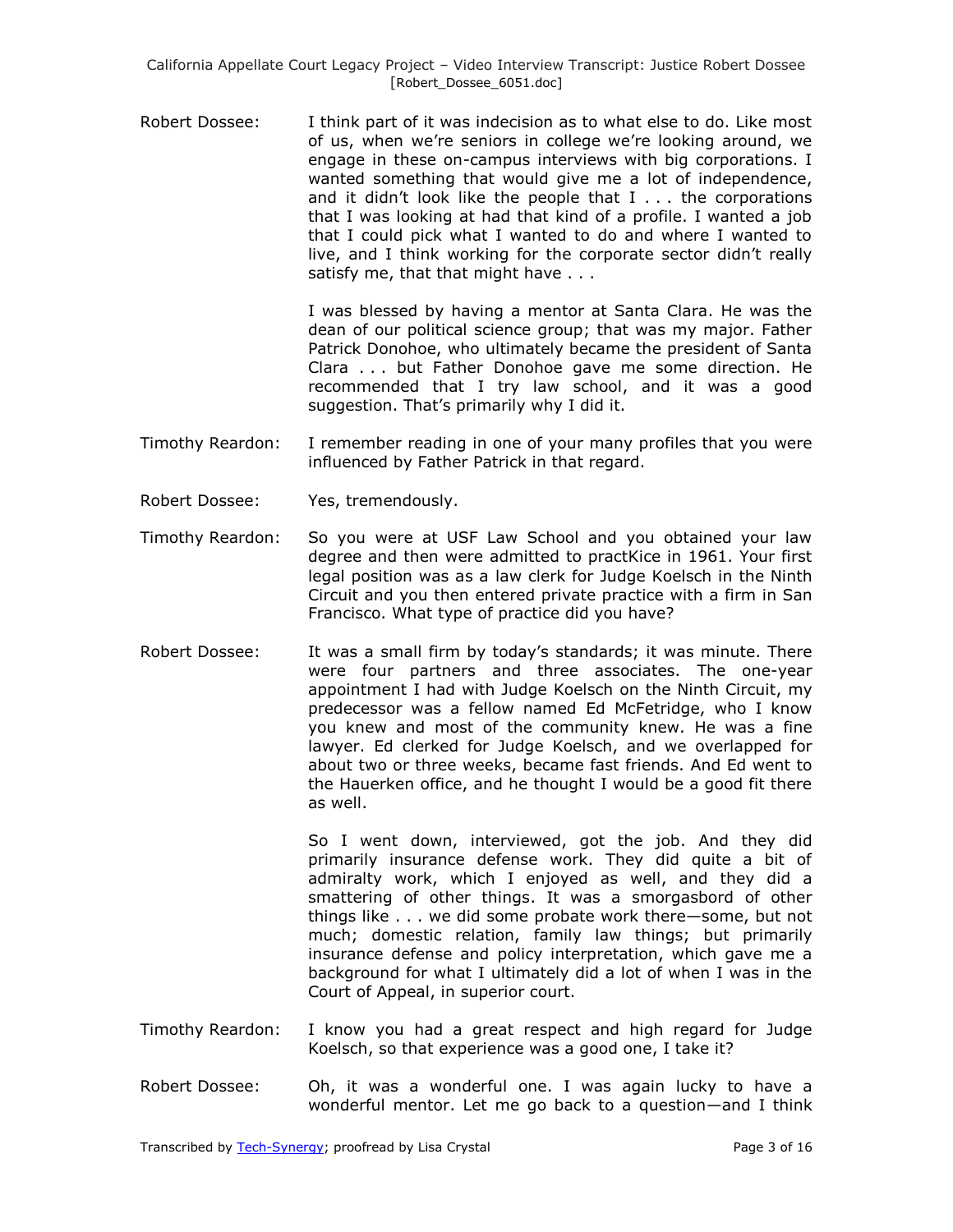you'll be amused by this. When I told my father that I wanted to go to law school he said . . . he did everything in his power to discourage it. He said, "You know, if you're going to be a lawyer, you're going to be dealing with unhappy people all the time. Why don't you go, why don't you sell cars?" [laughing] "When you deal with people in selling them a car, they love the car the day they buy it. They might not like it in two weeks, but be a salesman. It's a happy profession; being a lawyer is not."

The thing that's really funny, he came down when I was with the Hauerken firm and watched my first jury trial, and he sat in the back. It was just a very small case. He sat in the back of the courtroom with his arms folded and kind of a grumpy look on his face, but at the end of it—thank god my client won, as a plaintiff; thank god she won a very modest verdict—he simply came to me and he said, "That's just like selling '47 Chevys." [laughing] He said, "I could do that." And he probably could have; he would have been very good at it.

- Timothy Reardon: *[Laughing]* So at least that first case had a happy ending and it was witnessed by your dad; that's good. Then after, I guess you were in private practice from about 1961 to 1966, and then you did something I guess might be considered unusual: you went from private practice to practice with the State of California?
- Robert Dossee: I did. As much as I liked the Hauerken firm—and George Hauerken became like a father to me and I loved working with Ed, because we were so close—I wasn't getting enough trial experience. And in order to become, like for a lack of a better word, salable, and then progress in your career, I knew that if I wanted to be a trial lawyer, I had to start trying some serious cases, and I wasn't.

 $(00:10:14)$ 

I was preparing and helping, sitting in the second chair on serious cases, but not trying them myself. About that time this Division of Highways became liable for injuries on California highways, and there was a firm, Holloway Jones, which was right down the street at Pine and Montgomery, that was handling all the condemnation cases for years. They were assigned a number of personal injury cases, very serious cases, and they didn't have lawyers with experience in there. And for some reason I was offered the job. And I sought it quite actively, moved over there, and I got my wish almost instantly. Within I think a month I was trying a very serious case down in Southern California, and that continued during my . . . I guess next six years that I was there.

Timothy Reardon: So you felt you got the necessary experience with the—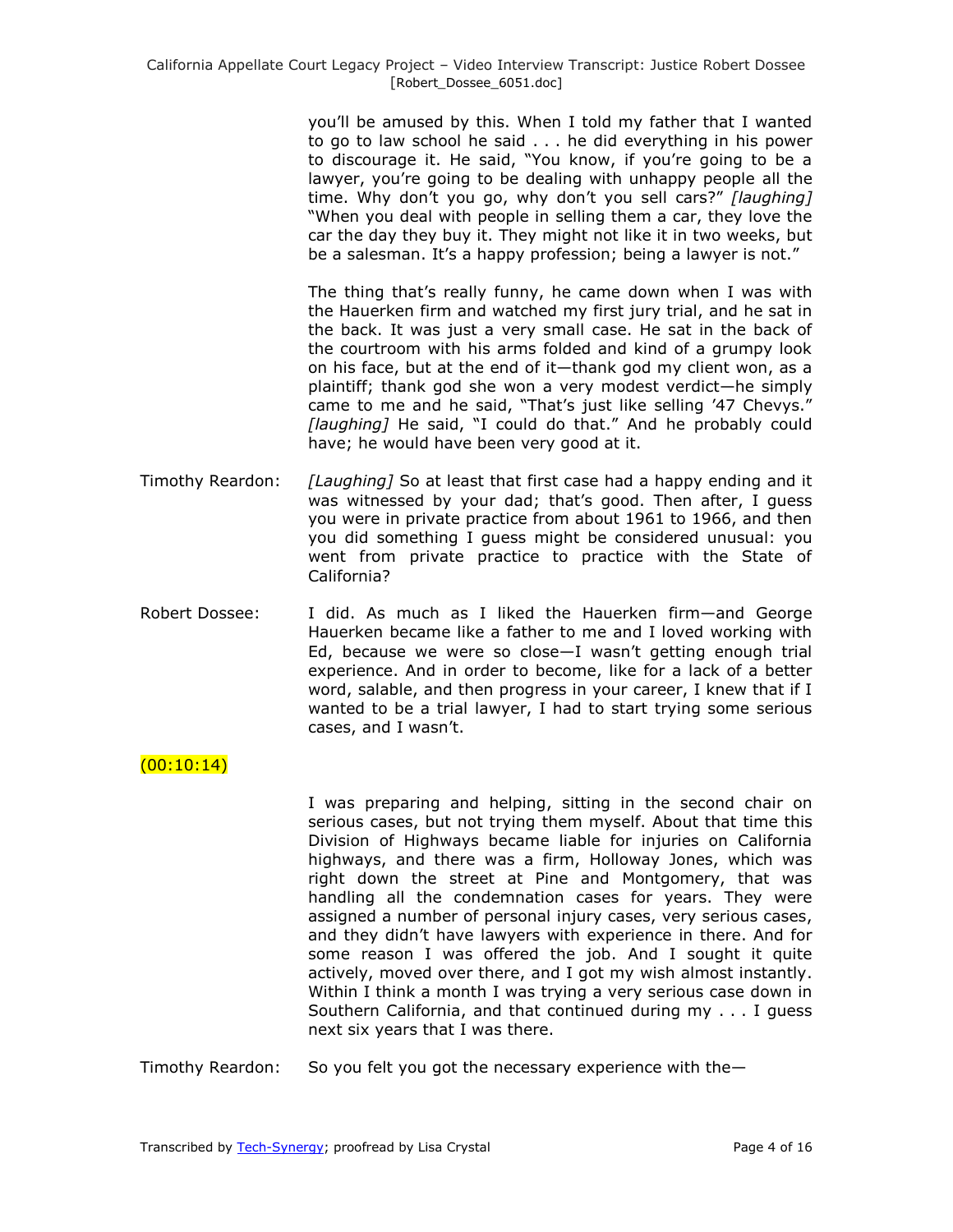- Robert Dossee: Yeah. I was very young to be trying that kind of cases that I was trying. But for that opportunity . . . and that just fell out of the clouds. It was a very lucky break for me.
- Timothy Reardon: A friend of mine, Dave Schreck, I think was a colleague of yours.
- Robert Dossee: Yeah. Most of the fellows did condemnation, eminent domain cases there. I did the personal injury, although I did volunteer to do some of the—we called them dirt cases—the condemnation cases, just to find out what the rest of them were talking about at coffee breaks.
- Timothy Reardon: Now, your judicial career commenced in 1972 with your appointment to the San Francisco Municipal Court, an appointment by Governor Reagan; and during your time on the municipal court you served as presiding judge. What caused you to seek an appointment? This is after how many years with the division of Hauerken?
- Robert Dossee: I was there for six or seven years, and I was with the Hauerken firm for four, so a total . . . I was in practice for 10, 12 years, something like that, counting Judge Koelsch's year.
- Timothy Reardon: Right. So what prompted you to apply for the bench?
- Robert Dossee: I had co-defended a case with Ira Brown. He was with Thelen Marin, and he, after the case was over, he was appointed to the San Francisco Superior Court. And we became friendly during this defense of this case. We ran into each other one day and he said, "You know, Governor Reagan is interested in getting young trial lawyers to go on the bench, would you have any interest?" And I thought . . . I was 38 years old at that time. In those days, unlike today, most of the people were well into their career when they were appointed to the bench. And I thought, that sounds like it would be a wonderful change.

When I was doing this heavy trial work I was doing an awful lot of traveling. I found myself waiting for courtrooms being . . . we've all gone through this as trial lawyers, where you're assigned for a date of trial and have everybody ready to  $q_0$  your experts and whatnot—and then had the presiding judge come out and after three days of waiting in the courtroom and say to come back in six months, you've been preempted by some criminal case. I thought it would be wonderful to work in a courtroom and not wait for one—number one, not taking all these depositions and writing status reports; that I could be in a courtroom all the time and doing something on a net basis. I thought it would be very satisfying. So I put the application in, and to my surprise I was appointed.

Timothy Reardon: How many years were you on the muni court, and did you enjoy the experience?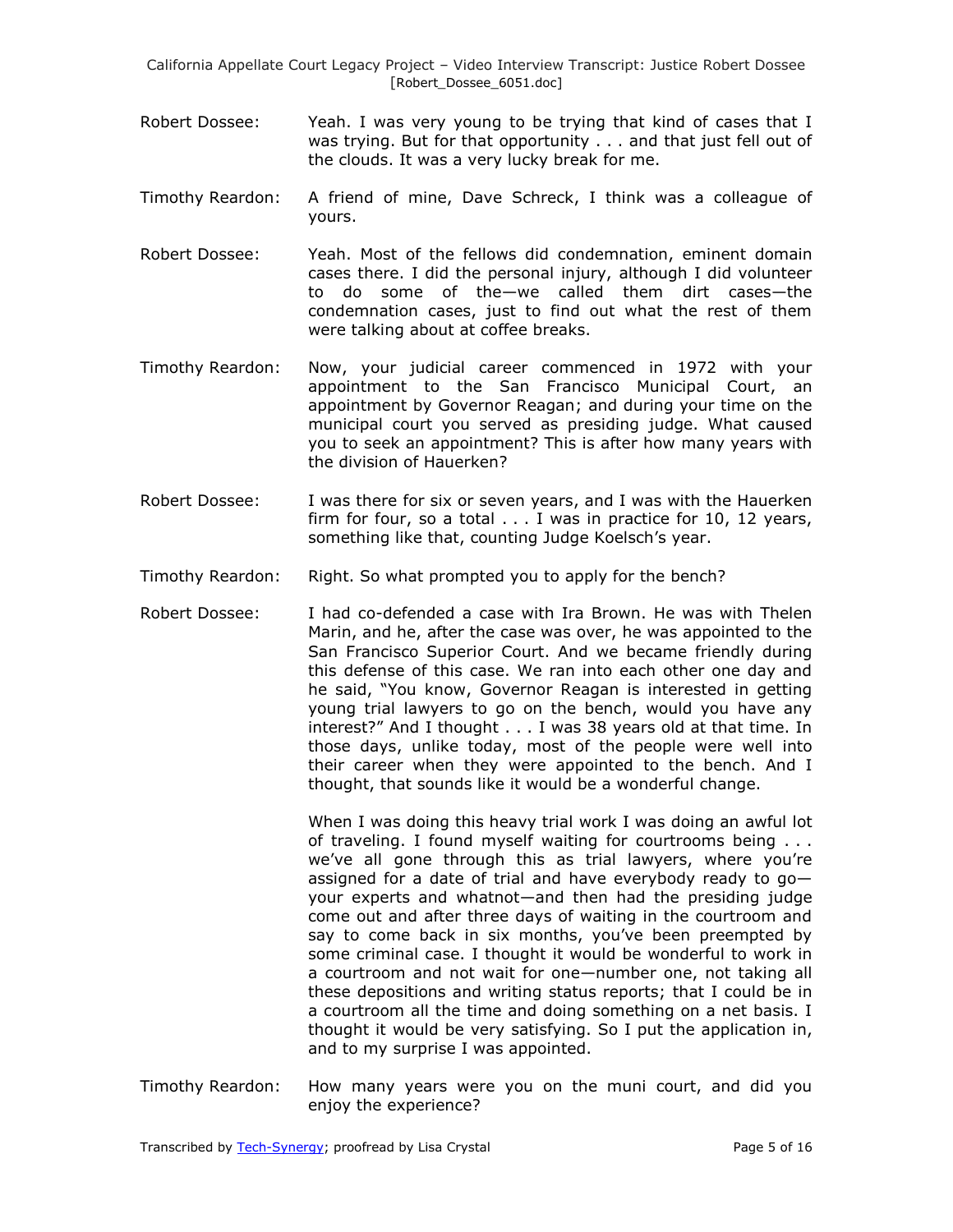- Robert Dossee: Yeah, it was six years. And I did enjoy the experience, every part of it. I even liked . . . a lot of people didn't like small claims. I loved small claims court. You could really talk to the people.
- Timothy Reardon: Dealing with the real people—
- Robert Dossee: Yeah, dealing with people and showing them respect. And I think it's a great thing for the courts, I think, the judicial system. I really wish . . . I think a lot of that is done by commissioners now, or pro tems, and I think it would be important to have judges do that still.
- Timothy Reardon: I happen to agree with you on that.
- Robert Dossee: But the rest of the muni court I liked as well. I had some interesting cases; preliminary hearing courts, as you know, were testing felony cases. One of the cases I had was a real security risk case: it was the Golden Dragon massacre. And the first defendant to be found was brought in and his preliminary went forward and we had . . . I mean, the security issues on that with the Wah Ching and Joe gangs were tremendous.

### $(00:15:04)$

So it was an interesting job, and I enjoyed it. I was happy to percolate up to the superior court, however. *[laughing]*

- Timothy Reardon: *[Laughing]* And that would have been in 1979 when you were elevated by Governor Jerry Brown. And I know from your background and experience you had numerous assignments, a variety of assignments; I know criminal and civil. I still recall one major criminal case that you were handling when I was down at the Hall of Justice, and that involved the Cabarga, "Tree Frog" Johnson case, which was a lengthy, complicated trial, an emotion-packed type of trial. Do you have any recollection of that particular case?
- Robert Dossee: Yeah, I do, and unfortunately it comes back to me too often. It was that vile. It was a horrible scenario, tragic. A little baby girl was kidnapped from her mom's car over in Concord and was kept by these two defendants for about 11 months. It was miraculous that she was found. But it was very sordid and got an awful lot of media attention, which I think aggravated a lot of things. But nevertheless she was found. It was a trial. I recently met with one of the attorneys and I said, "Wasn't that horrible for three months?" And he corrected me, he said, "It was for five months." It went on forever. The graphic exhibits and whatnot were such that . . . and the defendants were sentenced . . . one defendant was sentenced; I think it's probably the highest sentence in the history of the California courts.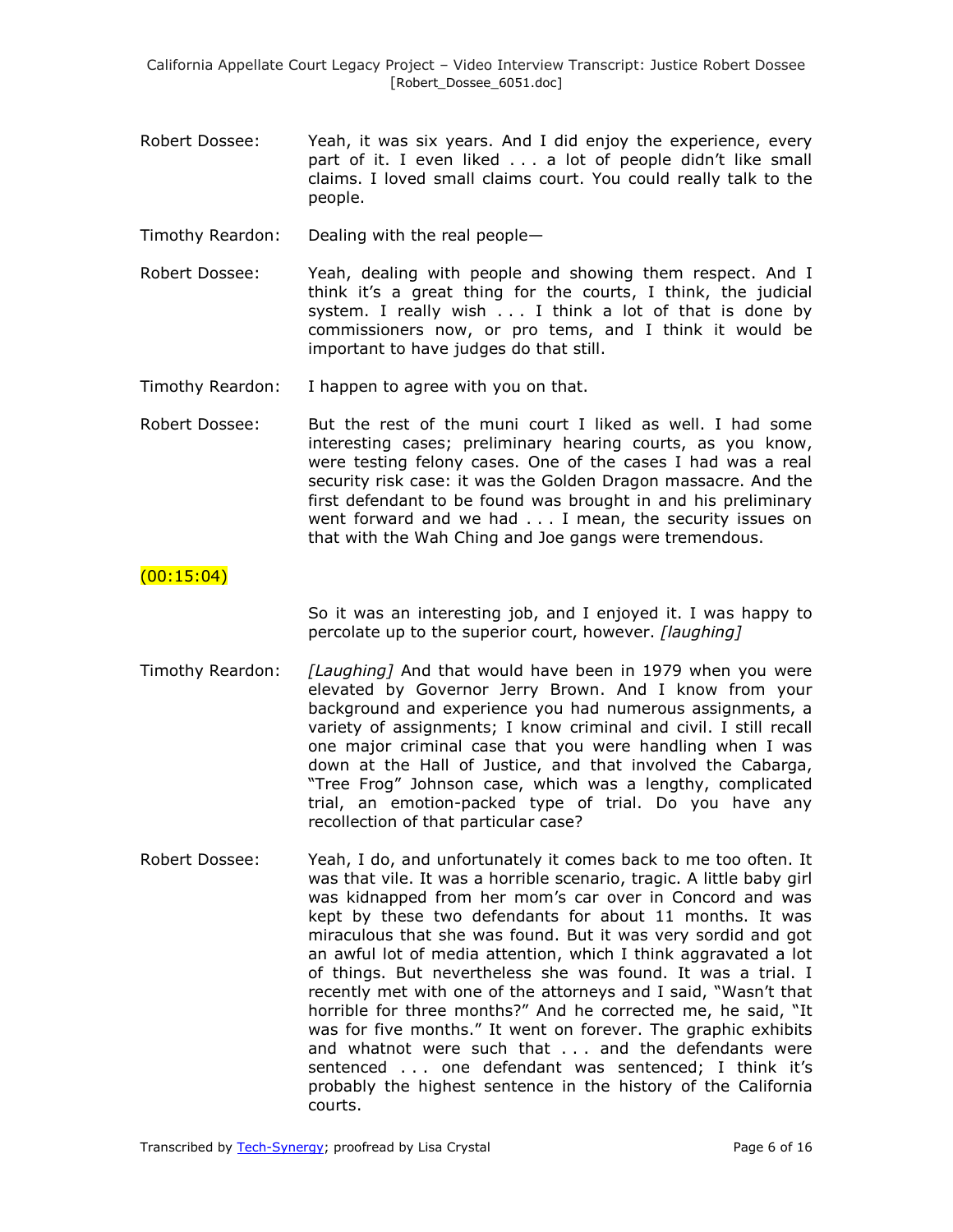Timothy Reardon: I do recall that as well.

- Robert Dossee: And there were others in the criminal courts who were . . . in one case, a murder case where the jury foreperson, a woman out in Parkmerced, her life was threatened, but wanted to stay on the jury anyway. My life was threatened. I had a lieutenant in police intelligence come down and meet me in my chambers. We both know him from high school—that is, he went to Reardon High School *[laughing*]—and advised me that there was a contract out on my life. And at that time my four little kids were still in school, so that was rather distracting. And a number of other cases that were pretty sordid.
- Timothy Reardon: You had, of course, civil trials as well, and I know you handled the complex civil litigation calendar and specifically numerous asbestos cases as they were traveling through the court.
- Robert Dossee: Yeah, I was responsible for the asbestos, complex litigation asbestos, and which I followed Dick Benson, who started that department. And after he went to the Court of Appeals I was assigned complex litigation. We always had an inventory of at least 2,500 cases that we were responsible for. So that was a management case. It was also the work of . . . you had to be a magician to figure out how to get courtrooms for all these cases to go out to trial, and somehow we were able to keep the calendar at a steady point. We never did cure the problem of getting them all out in a timely fashion, but it was . . . we managed it.
- Timothy Reardon: Right. I still recall, you mentioned Dick Benson, and some difficulty he was having with respect to the 90-day rule and went months as I understand it without getting a paycheck; it's pretty conscientious, he's a pretty conscientious guy.
- Robert Dossee: That type of litigation—and we're going to find it in other substances too—really does create huge problems. So the thing that's interesting, as an aside, there are about seven or eight "asbestos czars" that we were called for a while, that were doing the same kind of complex litigation around the country. And we all met in Chicago; some governmental agency brought us all together in Chicago to discuss the different things that we had done, to see if we could get through these calendars and manage these things. It's a great lesson or proof that there's a human nature, that we all have a common denominator at some place.

## $(00:20:03)$

Because each of us went around the table, had tried the same things in almost the same order, to try to attack the problem; none of it really worked to perfection, but we all benefited, I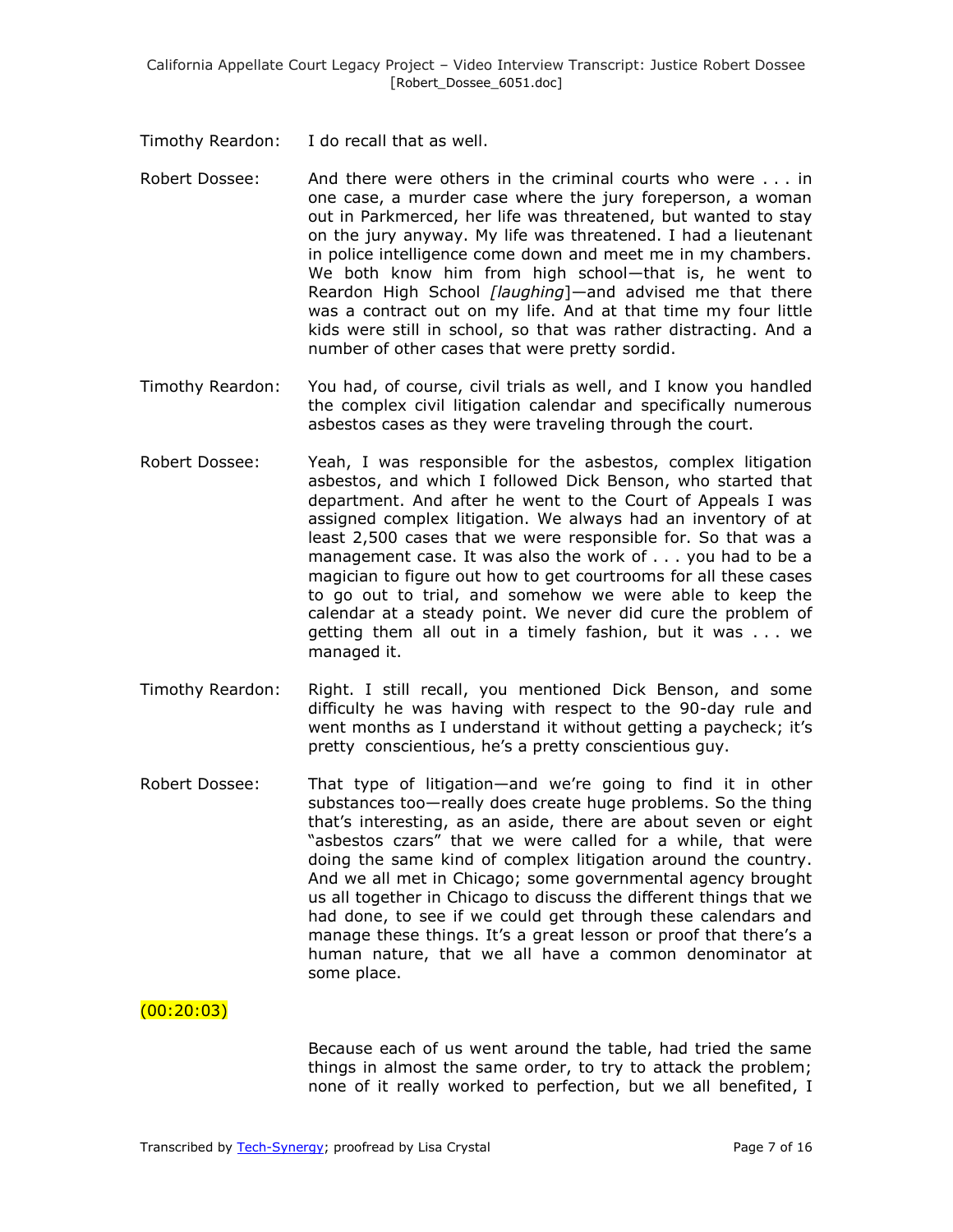> think, by at least knowing that we've done everything that everybody else had tried. *[laughing]*

- Timothy Reardon: Well, in addition to the complex litigation, Bob, you're also known as a great settlement judge, and I know when you were on superior court settled many, many cases. I recall one specifically; that was the paint company explosion.
- Robert Dossee: Oh, yeah.

Timothy Reardon: Over at Bayview, which was—

Robert Dossee: The Bayview-Hunters Point explosion. That was an interesting case; we had . . . there was 150 claimants in the case. There were nine deaths and the rest were injuries and severe property damage. What had happened is that the synergism between an illegal car-painting outfit and an illegal fireworks factory next door blew up a couple of blocks out on Bayview-Hunters Point and created horrible havoc.

> The only possible recovery would be against the owners of the property, and they were limited to a \$13 million policy, which was a self-burning policy—one that diminished for every dollar of the attorney's fees that were paid on the policy . . . came off the principal and wouldn't be available to the victims.

> So everybody stipulated that I could handle the case from beginning to end. All the attorneys, all the parties, said I could be right from day one through trial on that case and all settlements. So I stopped all discovery; nobody, we didn't take any depositions, we didn't do anything. That's because everybody in the world investigated it. The FBI investigated, the local police, the state police, you name it, fire departments. So we had all kinds of reports.

> And it took us a year, but we settled every single case. I'd bring them in in waves, and it was a . . . and I'll have to give credit to some very good lawyering. And at the Ropers Office had, the defense, Mike Ropers himself was there, along with a couple of his associates. Two of the lawyers that really helped get the plaintiffs group a process where we could deal with the enormity of this was Martin Blake and Bill Smith, and we were able to get it done.

Timothy Reardon: Yeah, well, that was a massive case, and there were serious bodily injuries and some deaths I think.

Robert Dossee: Nine, yeah.

Timothy Reardon: Nine.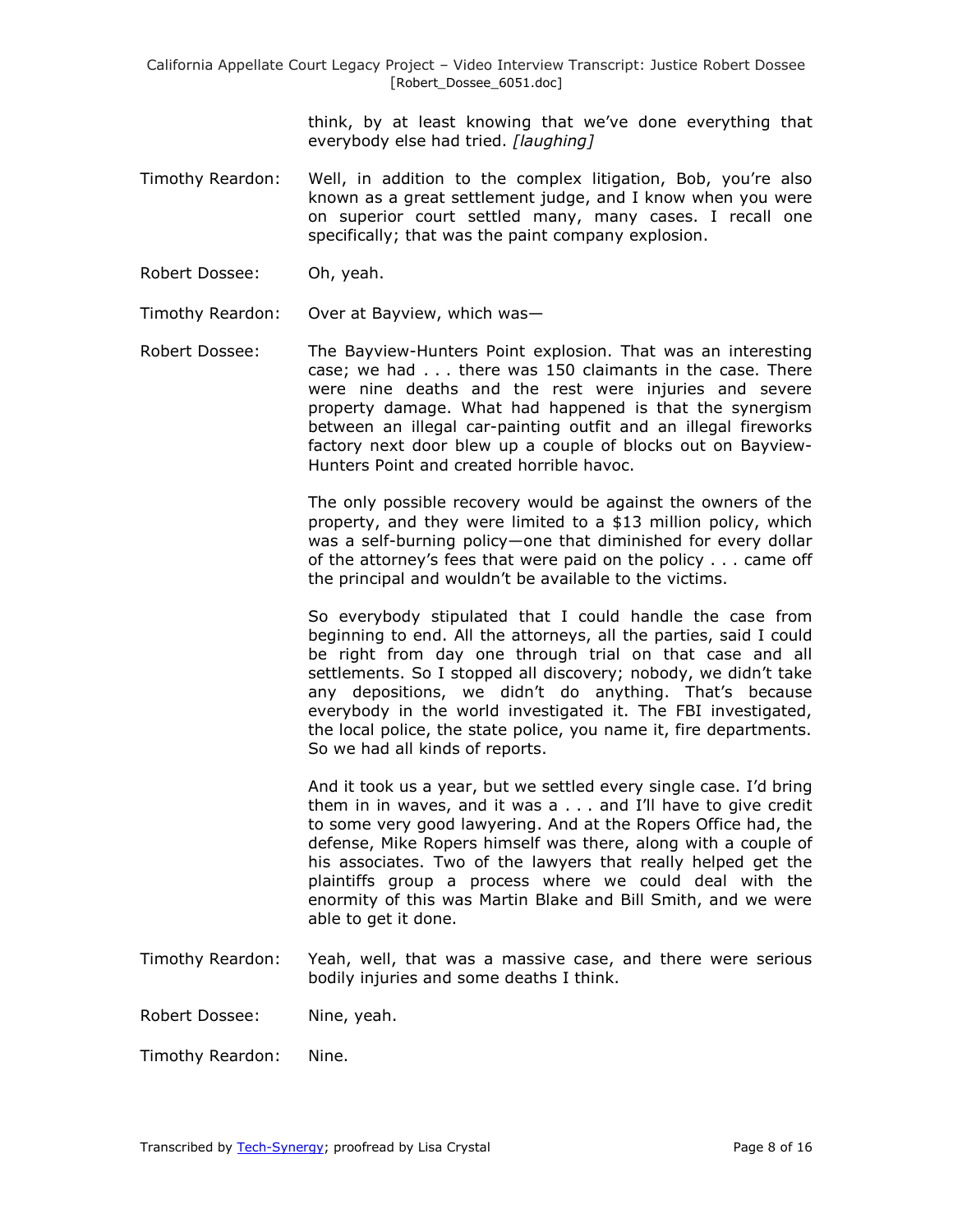- Robert Dossee: I liked settling cases on the superior court. I remember we would have, we'd usually have—at least during my tenure there—we would have one come in the morning and I'd volunteer for one in the afternoon and keep them there until it was done. And we got rid of a lot of cases that way. For a while I was on that fast-track experiment. There were four of us, and it was a direct calendaring situation; we'd get a file right out of the clerk's office, and so I would get the lawyers in there within 60 to 90 days after the filing of the complaint and start. And Mike Hannan did the same thing. We would settle 30 percent or a third of the cases on the first calling of the case.
- Timothy Reardon: Yeah, wrap it up.
- Robert Dossee: Wrap it up right now.
- Timothy Reardon: There was another case that I'm somewhat familiar with, and that was a—in terms of your settlement abilities here—that was a class action brought against Kaiser concerning, which you had mentioned earlier, a coverage issue and—
- Robert Dossee: Yeah, it was in vitro fertilization and whether or not that was in the experimental stage. And we had a . . . there was about 10,000 or more claims or claimants within the class; that took some time to put together, but we were able to settle that as well.
- Timothy Reardon: You mentioned you enjoyed the settlement process; obviously you were very successful on the superior court in resolving many, many cases, and that benefited many parties as well as the court system itself. You served—let's see, on the superior court, including a stint as presiding judge of the criminal courts—for over 11 years. Is that your recollection, about?
- Robert Dossee: Yeah, that was about 11 years.
- Timothy Reardon: And then in August of 1990, you were elevated to the First District Court of Appeal, Division One, by Governor Deukmejian. And when you joined the appellate court, who were your colleagues in Division One?

#### (00:25:00)

Robert Dossee: John Racanelli was a presiding judge; Bill Stein, who I had also served with in the superior court; and Bill Newsom, whose son is now our mayor in San Francisco. Bill Newsom and I incidentally went to high school together; he was a year ahead of me. He was the first one—and he had the honor of being the first one—to break my nose, in scrimmage in high school. *[laughing]*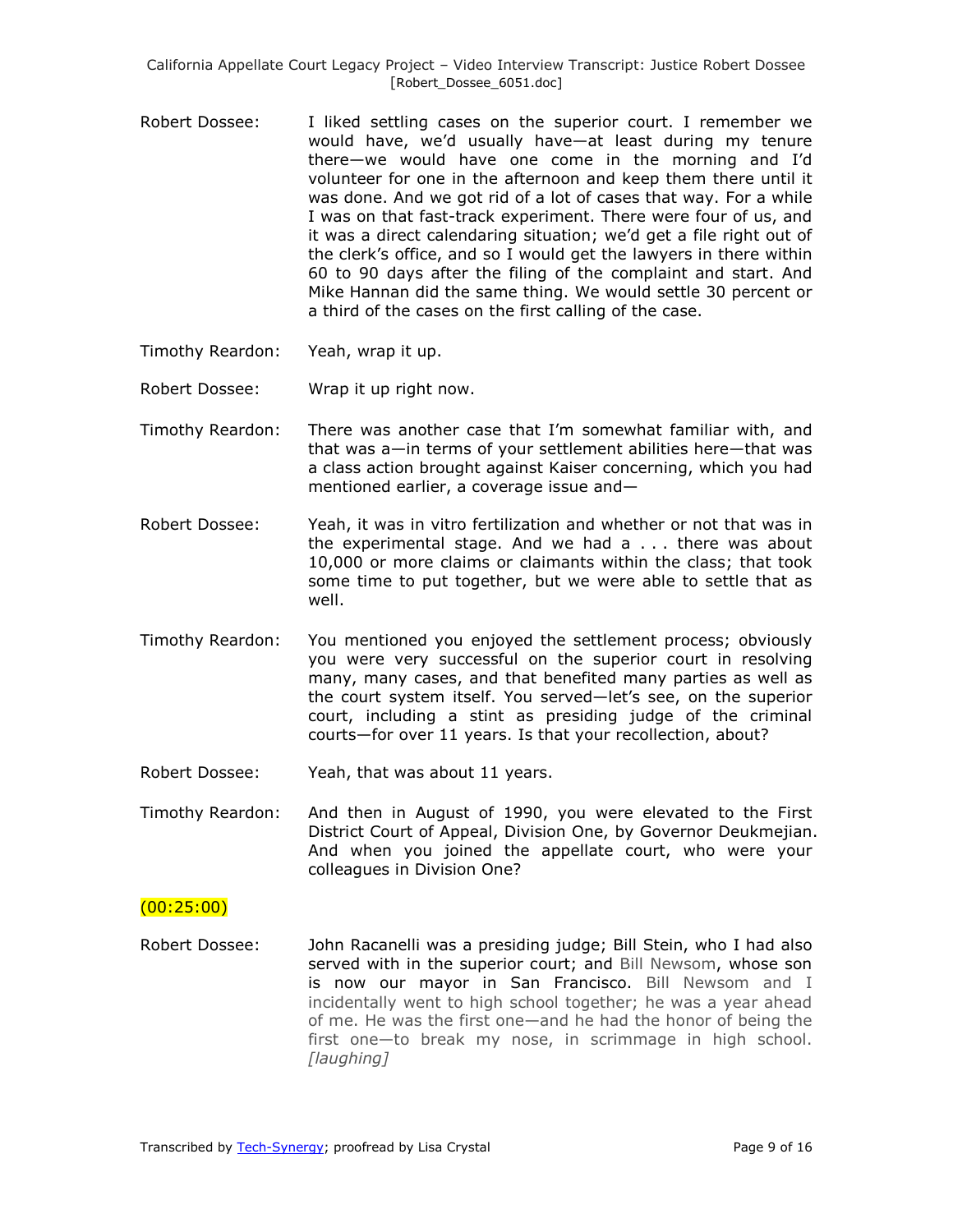- Timothy Reardon: *[Laughing]* Football. We have, just for your information, we have interviewed Bill Newsom.
- Robert Dossee: Oh, did you? I bet that was a colorful project.
- Timothy Reardon: Yes.
- Robert Dossee: After that Gary Strankman replaced Racanelli as presiding judge and did a magnificent job; what a great administrator. And then Doug Swager then came in and replaced Bill Newsom.
- Timothy Reardon: Okay, we've interviewed Swager—not Swager; he's still with us—but Strankman has been interviewed as part of this project as well. Was the transition an easy one for you from the trial court to the appellate court?
- Robert Dossee: Academically, yes. I mean, when you're sitting there, when you've had a trial practice and you're sitting on the trial courts for as many years as you and I did, you know the rules and you can . . . I think it helps; you can see things happening when you read a brief, where it's happening.

That experience helps from another . . . one thing that was hard for me though, and that was that it's a brand-new discipline, sitting down without people around you except your staff and your colleagues. I missed the reaction or the interaction with the people a lot at first, and it was very difficult for me to adapt to that.

I got used to it probably within three or four months and it was fine, but I wasn't utilizing the resources initially, I think. I mean, I would have more conferences with my staff later. I would . . . we'd conference every case in Division One at least twice, so that made up for a lot of it.

So I got to a point where I really enjoyed it, and I knew—I walked into it knowing—it was going to be somewhat solitary. Judge Koelsch, that year, was a good experience; I knew what kind of job he had and I was able to deal with it.

Timothy Reardon: Right. I think you, like myself, I felt the same way with respect to the bit of isolation when you first came onto the Court of Appeal in contrast to the activity in the trial court; but you get used to it and go on. But we've done a lot of research concerning your eight years on the Court of Appeal, and you've authored over 100 published opinions, according to our research. You think you could name each one of those opinions at this time? *[laughing]*

Robert Dossee: I could lie. *[laughing]*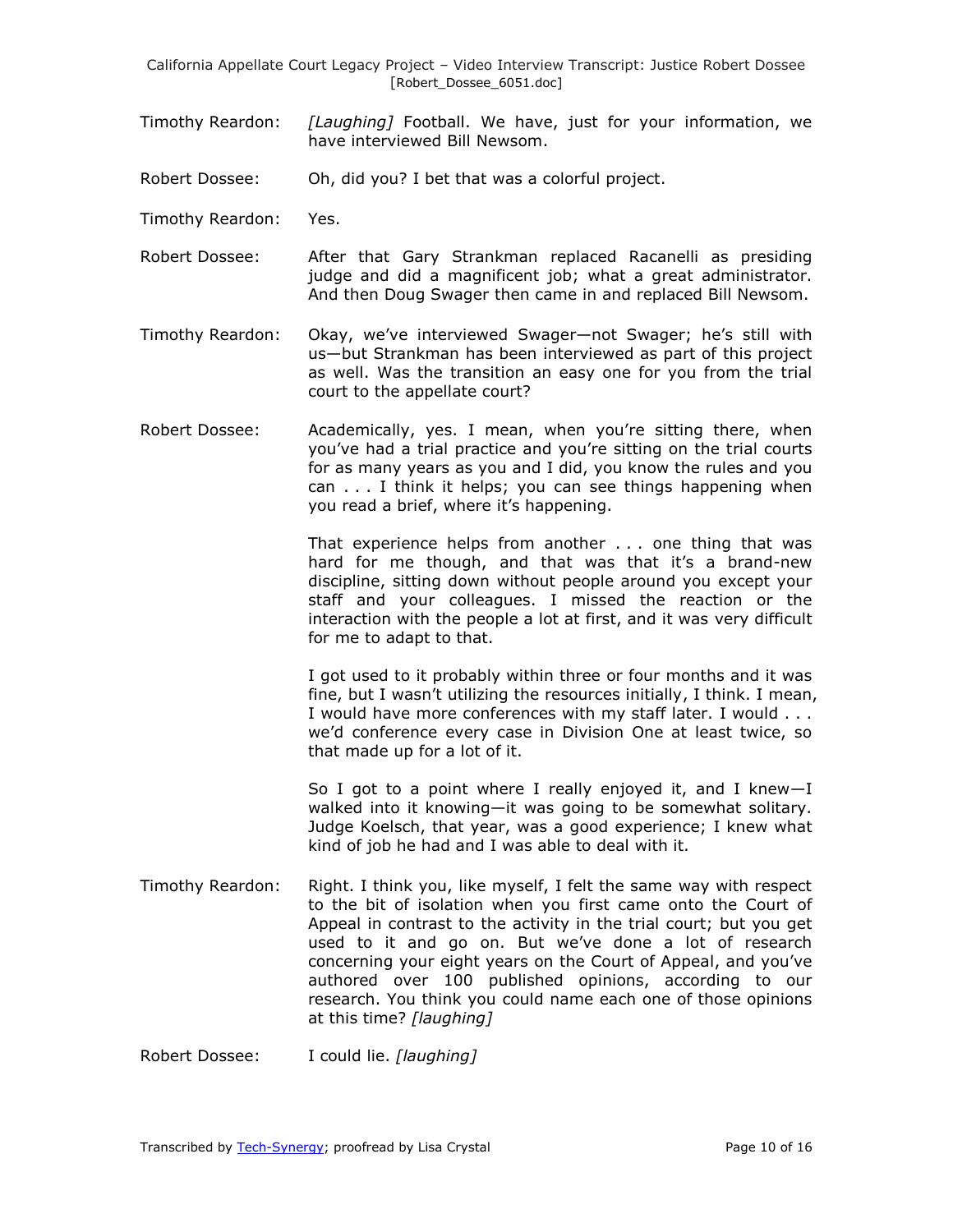- Timothy Reardon: No, but are there some, one or two, that come to mind, stand out from your perspective?
- Robert Dossee: Yeah, I mean the one that everybody who would know about, who would know it, that's in our line of work, would be the *Armstrong v. Aetna*; it was a very interesting case. My background helped me appreciate just what a neat case that it was. It was an asbestos-related case dealing with general liability insurance. A group of suppliers, manufacturers, were looking for insurance from their companies, going way back and trying to establish a trigger for personal injury and property damage.

Ira Brown had that case in the Superior Court of San Francisco and it was in trial for five years, five years in trial. We built a courtroom for that one case, in old Commerce High School across the street from City Hall.

- Timothy Reardon: That's right.
- Robert Dossee: It was a surrealistic courtroom; every attorney had a computer, and exhibits were called up on the screen as opposed to shuffling back and forth by a clerk. Five years.
- Timothy Reardon: Right, I remember this.

Robert Dossee: And so when it came up to us on appeal—

- Timothy Reardon: Just to interject, I still remember, I think the PJ at the time or a portion of the time was Vic Campilongo, and he would grouse I think on a daily basis, asking, what's Judge Brown doing over there?
- Robert Dossee: Yeah, well, Judge Brown was hard at work.

Timothy Reardon: I know he was. *[laughing]*

#### $(00:30:01)$

Robert Dossee: *[Laughing]* Hard at work. Yeah, Vic was the presiding judge of the superior court, and he wanted all of the judges he could get to assign cases to. And this case preempted Brown for a long time, and necessarily. The exhibits in that case and the transcripts filled a room probably twice the size of your chambers here.

Timothy Reardon: Yeah.

Robert Dossee: An enormous case. It took me . . . I'd devote . . . I was still carrying a regular calendar in the Court of Appeal when I was writing that. I said I was going to devote at least 20 hours a week to it. And we segmented the oral arguments; I think we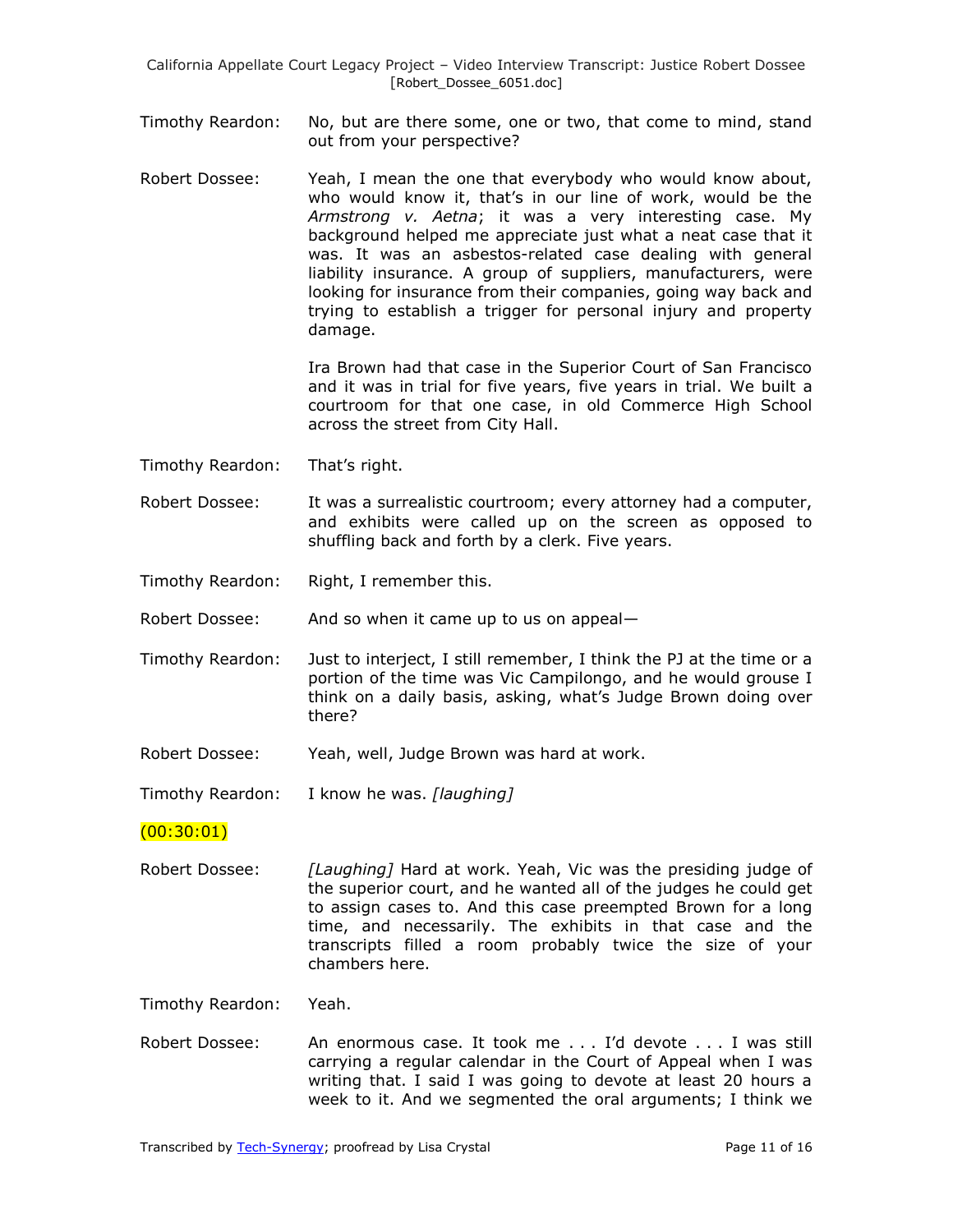> set them up in five separate oral arguments on all kinds of issues. I mean, you name it, that issue was in that case. And I had it for a year.

- Timothy Reardon: I remember.
- Robert Dossee: And a year we went through oral argument by oral argument. And I had the help of an excellent research assistant, Susan Miner. She devoted full time to that case and no other case during that period. I devoted, I'd say, probably half to a third of my time, 20 hours a week. I was pretty . . . for one thing, I'm pretty Teutonic about things. *[laughing]* I wanted to do that case and get it on. We had great lawyers on both sides of the case, really wonderful; the briefs were fantastic. The oral arguments were . . . we had the crème de la crème of lawyers, and that always makes it a lot easier. So anyway, it's survived scrutiny by the Supreme Court and to my knowledge it's still the law.
- Timothy Reardon: I know it was a monumental effort and everyone's support involved in the case, and you . . . Actually this case started, in terms of your involvement with the Court of Appeal, fairly early on in your appellate experience—about midway, I don't know.
- Robert Dossee: It was about midway, I think.
- Timothy Reardon: Okay, all right.
- Robert Dossee: If I remember correctly, it was about 1995. It takes up a hundred and something pages in 35 Cal.App.4th 1.
- Timothy Reardon: Doesn't do the whole volume? *[laughing]*
- Robert Dossee: *[Laughing]* No.
- Timothy Reardon: Now there was, I guess, some recognition of your settlement skills and ability; you were appointed by Chief Justice George to a mediation task force. And I know before our interview here you visited briefly with Justice Ruvolo, who's kind of taken over that now. But you were really the one that got it going—would that be a fair statement?
- Robert Dossee: Well, I was the chair of the task force; there were six of us on it and everybody worked hard on it. The Chief Justice wanted to investigate mediation at the appellate level. And there are some districts in California that had already tried something, and he appointed us to see if we could search out something. It was a lot of fun, I'll have to say it. When he made that appointment, I would settle cases . . . we had a settlement committee before that; that was maybe a preface to this program. But I was never really comfortable at first in settling cases on appeal. I always felt that maybe it would be better just to let them go, because judgment day meant judgment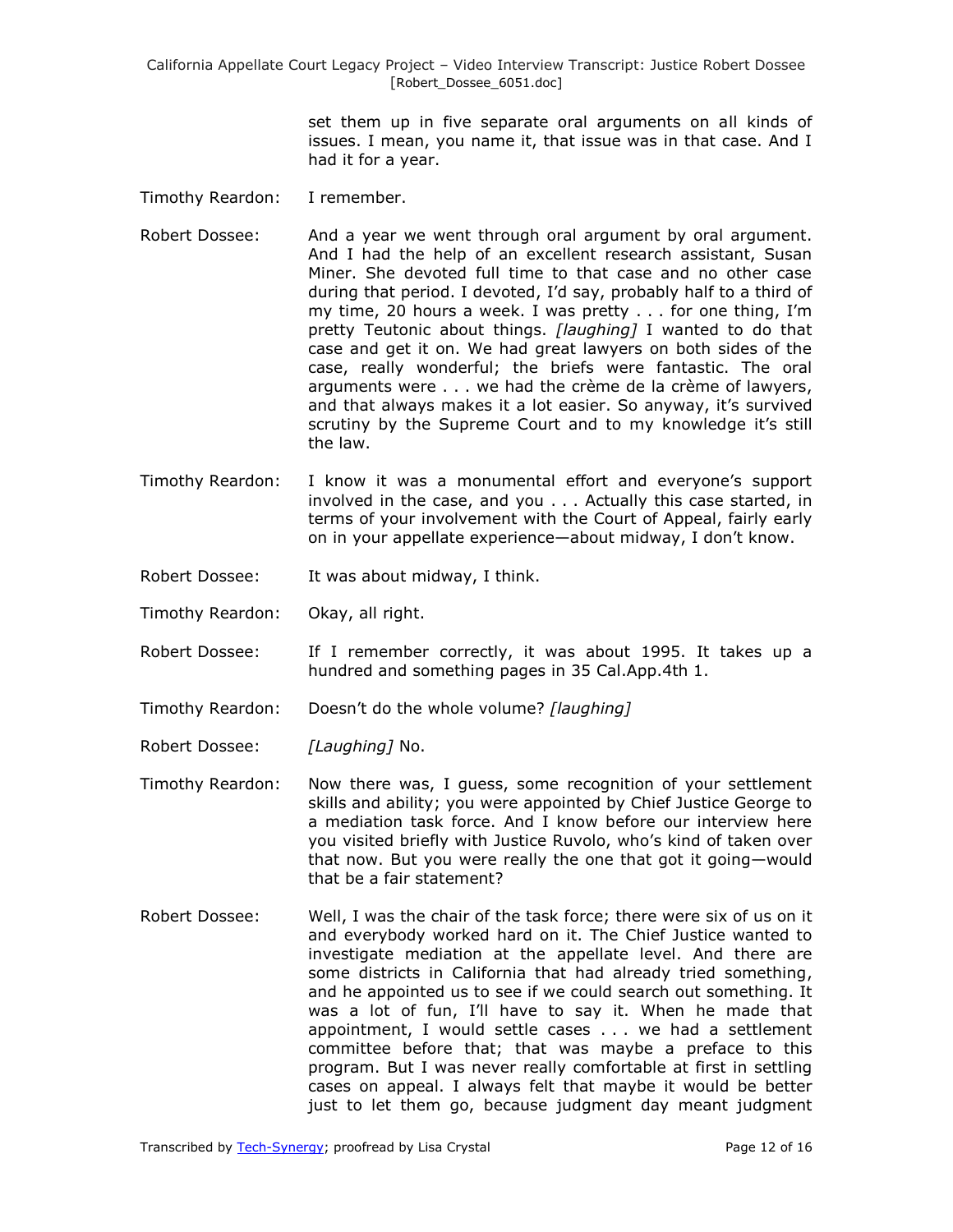day at the superior court—and if people thought they had another crack at settlement after a judgment, it might not be good for the system.

Well, I completely changed my mind; I completely changed my mind. It was a good thought and it was a great idea to start this program. We got a lot of help from a woman up in Oregon who put together a program, which we didn't . . . it's not congruent; we didn't copy it right down to a "T." But it was a good structure. And there was another woman in Hawaii, both trial lawyers, well-recognized trial lawyers. They put something together and we used some of her things. So it started going. We got John Toker to be our director; he's done an excellent job from what I understand. This program involved training of people, selecting people, going out into the other areas other than the San Francisco Bay Area, finding people that would help.

And it's been tremendous. I was talking to Nace Ruvolo, who inherited the chairmanship of this task force after I left it, and he said that it's just going terrific.

# (00:35:00)

Timothy Reardon: Yeah, well, the statistics show that it has been a very, very successful program. And as you mentioned, John Toker's very instrumental in making it so.

> Well, after a good career on the Court of Appeal, I guess it was in 1998 that you decided to retire. And before asking you what you've been doing in retirement, what was the process you went through in deciding whether or not to retire? I know you enjoyed the Court of Appeal here. And the work of the Court of Appeal, it kept you interested in continuing in the judicial career. But at some point you just decided, just maybe a new challenge or a different challenge.

Robert Dossee: Yeah, you know, I never thought I would retire. I loved the job, I had a great staff. I loved the offices that we had, the collegiality. My division and the other divisions, it was a wonderful place to work and I never thought I would go on. But one morning in January of 1998, I got up and I thought, I need something different; I think it's time for another chapter in my life. I wasn't thinking about retiring, I just wanted to do something else. And I'd been with the Court of Appeal for eight years and I think I wanted some more flexibility in my structure, my personal structure. So I waited a while to see if that was an abiding distraction, and it was. And sometime in maybe March I was still feeling the same way; I announced that I would be leaving in June of 1998.

> And I'll tell you, Tim, I haven't looked back once. I miss seeing people like you, friends that I have here and the staff that I had; of course I miss that, but I've been very happy doing what I'm doing now.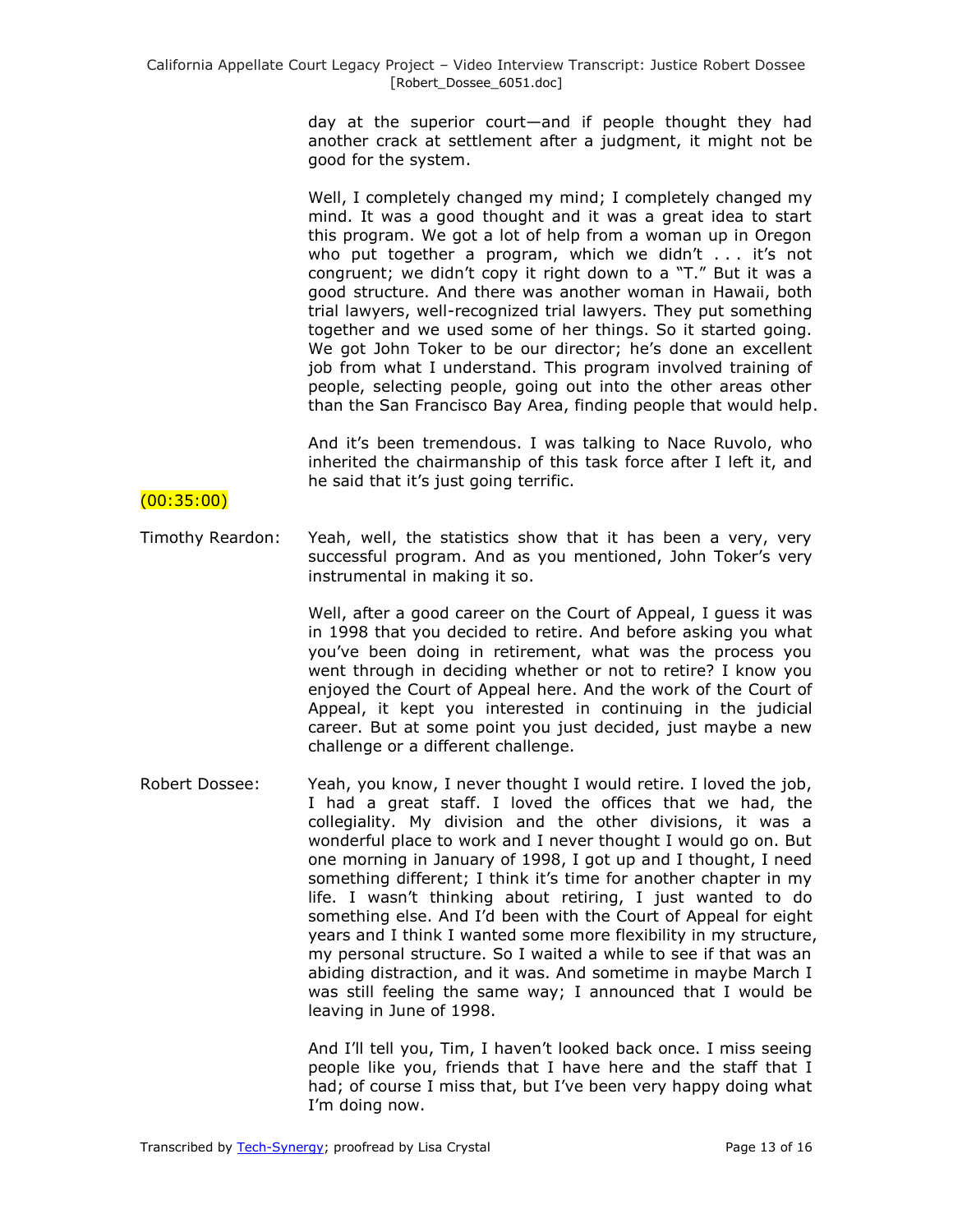- Timothy Reardon: And that's what you're doing now, is the private judging with JAMS.
- Robert Dossee: Yeah, I'm with JAMS, and I went to them maybe a month after I left the Court of Appeal. And it gives you an awful lot. For the first time in my judicial career, I can say "no" to a case or I can say, "I don't want to hear it on that day." I mean, as a judge you get the next one off the top of the deck; you usually . . . or whatever the presiding judge is going to throw at you. This way you can be very selective if you want to, and it's a good organization.
- Timothy Reardon: Yeah, you have . . . I know your good friend and former colleague—present colleague, I guess—Mike Hanlon is down there with you.
- Robert Dossee: Yeah, people that I've grown up with.
- Timothy Reardon: Right.
- Robert Dossee: Like Gene Lynch is down there, who was . . . we were on muni together, we were on superior together; he went off to the federal system and came . . . . But I've been following him around all my life; he was three years ahead of me at St. Ignatius, he was three years ahead of me at Santa Clara.
- Timothy Reardon: Yeah.
- Robert Dossee: And so the people that are there, there's a lot of collegiality.
- Timothy Reardon: That's great; I can tell.
- Robert Dossee: Continuity in career, too.
- Timothy Reardon: Well, Bob, you've had a very long and illustrious career, both on the trial court for many years and the Court of Appeal, and now in the area of private judging. And this is kind of an Oprah Winfrey question, I guess, but how would you like to be remembered in terms of your judicial career, which is still very much active here?
- Robert Dossee: That's something you ask somebody that's on his deathbed. *[laughing]* Do I look that bad?
- Timothy Reardon: *[Laughing]* No, you look very good, I was going to say that.
- Robert Dossee: Oh, god, what a question. Yeah, I hope everybody thought I was fair. I think, I hope, that the way I was appointed and by whom might demonstrate that I didn't enter into this profession or this position or positions with some sort of a bent or ideological type of agenda. I mean, Governor Ronald Reagan appointed me initially; some people say he was conservative.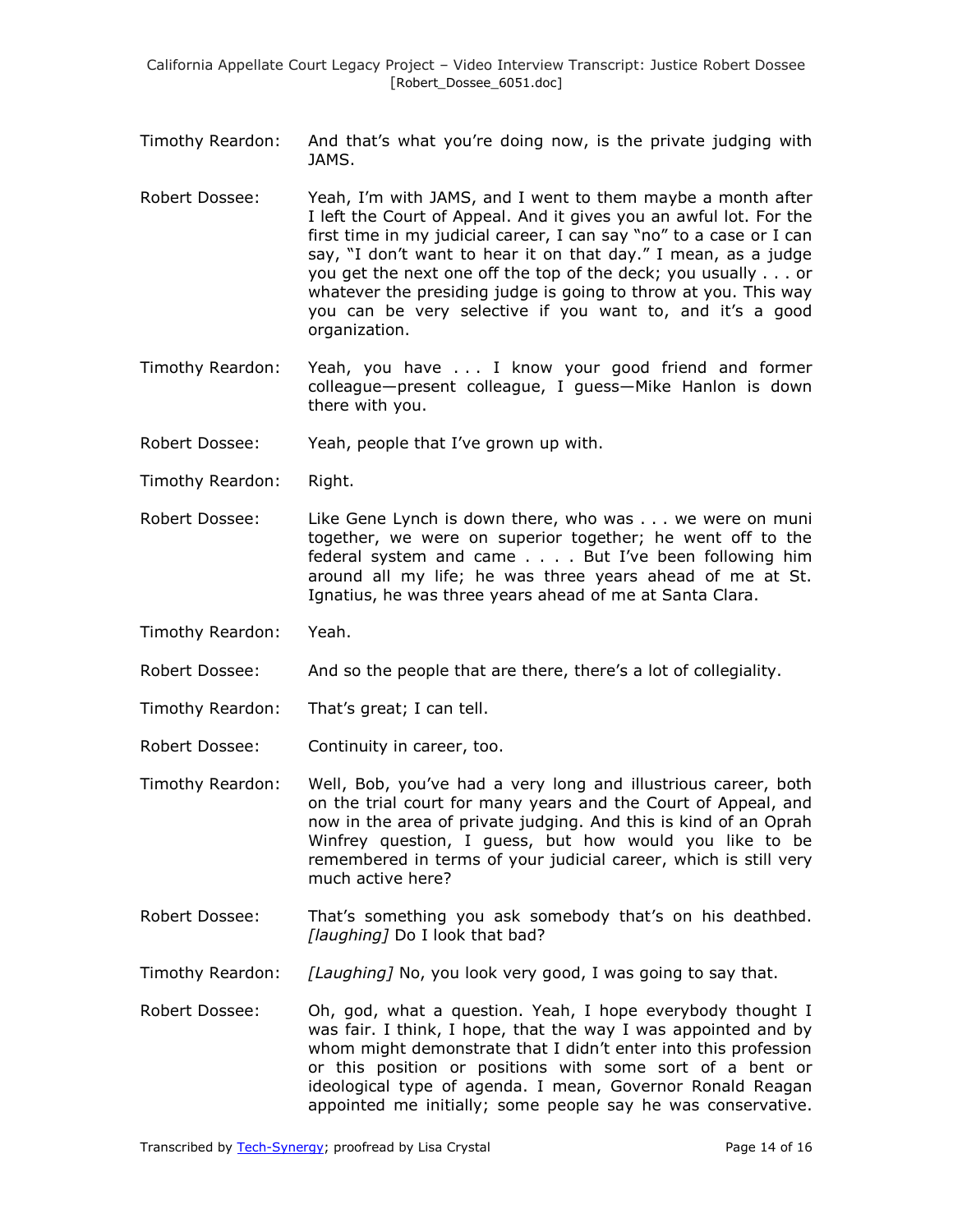*[laughing]* And Jerry Brown appointed me to the superior court, and I've heard some people opine that he was liberal.

### $(00:40:04)$

And then Governor Deukmejian put me on the Court of Appeal. So I hope that proves to some degree that I was politically celibate. And as far as how to be remembered, when I was trying cases, I had an idea of what a good judge was. A good judge in my opinion is a judge that works hard, that knows the case, who reads the material, who is prepared. A good judge is someone that respects the attorneys. They'll allow an attorney to try his or her case, but at the same time keep control of the courtroom. Don't let it fall into a free-for-all. And that can happen; but establish lines, let the lawyers know where the lines are and let them try their case.

And I think a good judge is somebody that shows respect to everybody, his staff . . . doesn't become some imperious wizard with a flowing black robe. That he is respectful to his staff, to witnesses, to the public, to jurors. I think that's very important for . . . as a trial lawyer I wanted that too, because it creates the right climate for a fair trial. I think you have to be respectful, even in the criminal courts. I think you have to be respectful to the defendant, even if the defendant is charged with a serious crime. When you're respectful to that person, you're respectful to the system.

So if I'm remembered as having any of those qualities, I'd be very happy.

Timothy Reardon: Well, I'll tell you, that was . . . I'm glad that we have that on videotape, because it was a very excellent and eloquent statement. And I know you hadn't given that a lot of thought, so I'm exceedingly impressed by—

Robert Dossee: It's the first time, huh? *[laughing]*

- Timothy Reardon: *[Laughing]* Must be the judge, with education, that's all I can say. Well, Bob, I know . . . maybe just one final note. You're a real family man, I know that. I assume in retirement . . . you're close to your kids and your grandkids; you mentioned you have nine grandkids, which is great.
- Robert Dossee: And they're all in the Bay Area, which is miraculous these days. I'm very lucky. Andrew and I went out and had dinner last night and he can eat more than you can, and you can eat a lot. And tonight I'm going to my daughter's house, Katherine's house, because it's Taco Tuesday night. So I see a lot of my family. I'm lucky.
- Timothy Reardon: And that's great. It's nice to have Nicholas.